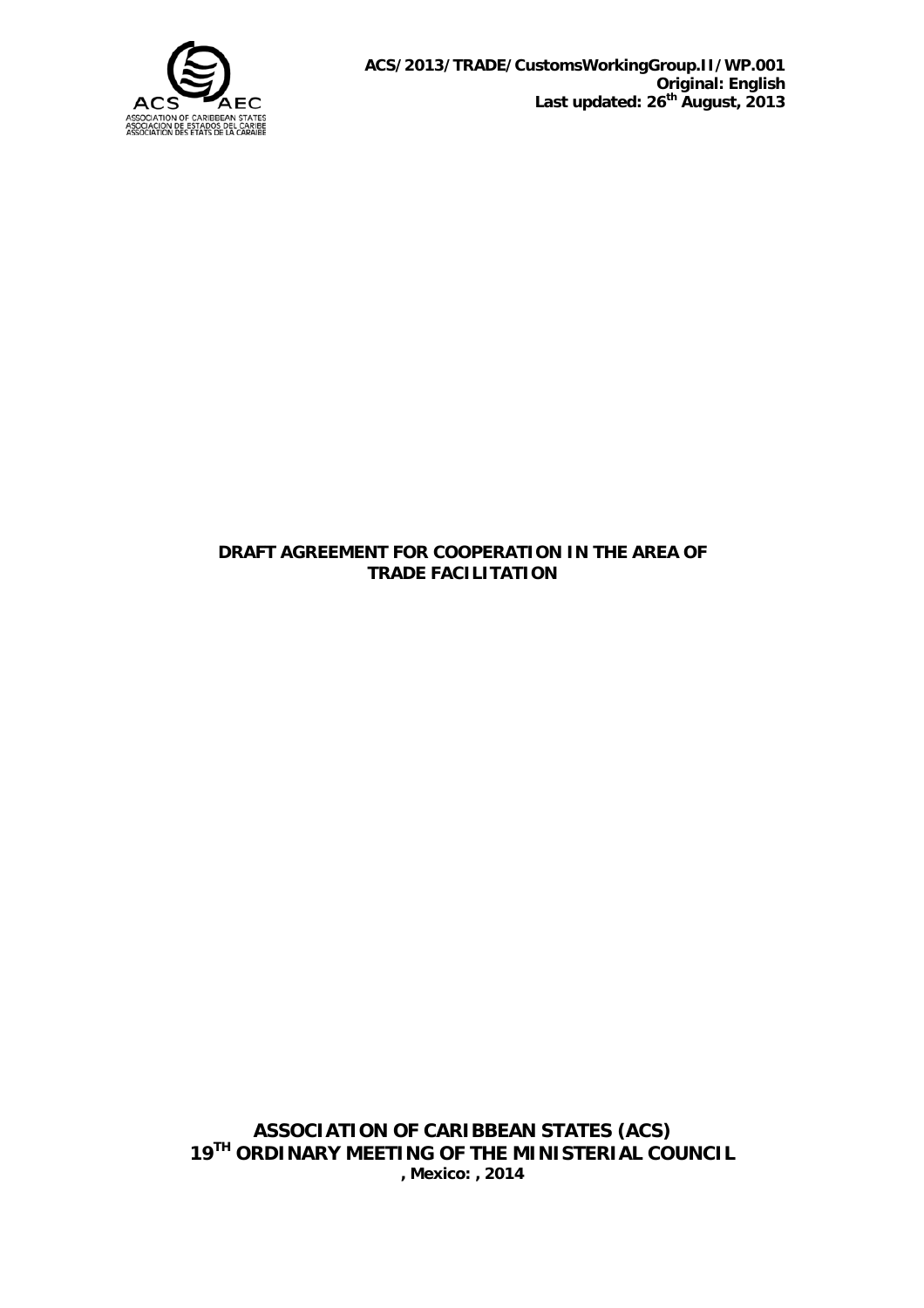## **ASSOCIATION OF CARIBBEAN STATES (ACS)**

#### **NINETEENTH ORDINARY MEETING OF THE MINISTERIAL COUNCIL \*\*, Mexico: March \*\*, 2014**

#### **Agreement No. \*\*/14**

#### **DRAFT AGREEMENT FOR COOPERATION IN THE AREA OF TRADE FACILITATION**

#### **The Ministerial Council,**

**Recalling** the preamble to the Convention Establishing the ACS done in Cartagena de Indias, Colombia, on July 24, 1994, in which Member states declared their intention to promote, consolidate and strengthen the regional cooperation and integration process in the Caribbean Region in order to create an enhanced economic space that will contribute to its more competitive participation in international markets and facilitate active and coordinated participation by the region in various multilateral fora;

**Acknowledging** that the concept of trade facilitation is an important one for the Member States of the Greater Caribbean Region since it involves the entire trade chain;

**Recognising** that cooperation among authorities on customs matters is an important means of facilitating trade within the Greater Caribbean Region, shall, subject to their respective domestic laws and consistent with their own policies and procedures;

**Bearing in mind** the decisions of the XXVI and XXVII Meetings of the ACS Special Committee on Trade Development and External Economic Relations in 2011 and 2012, in which Member States agreed to establish working Groups of the Trade Committee on Trade Facilitation;